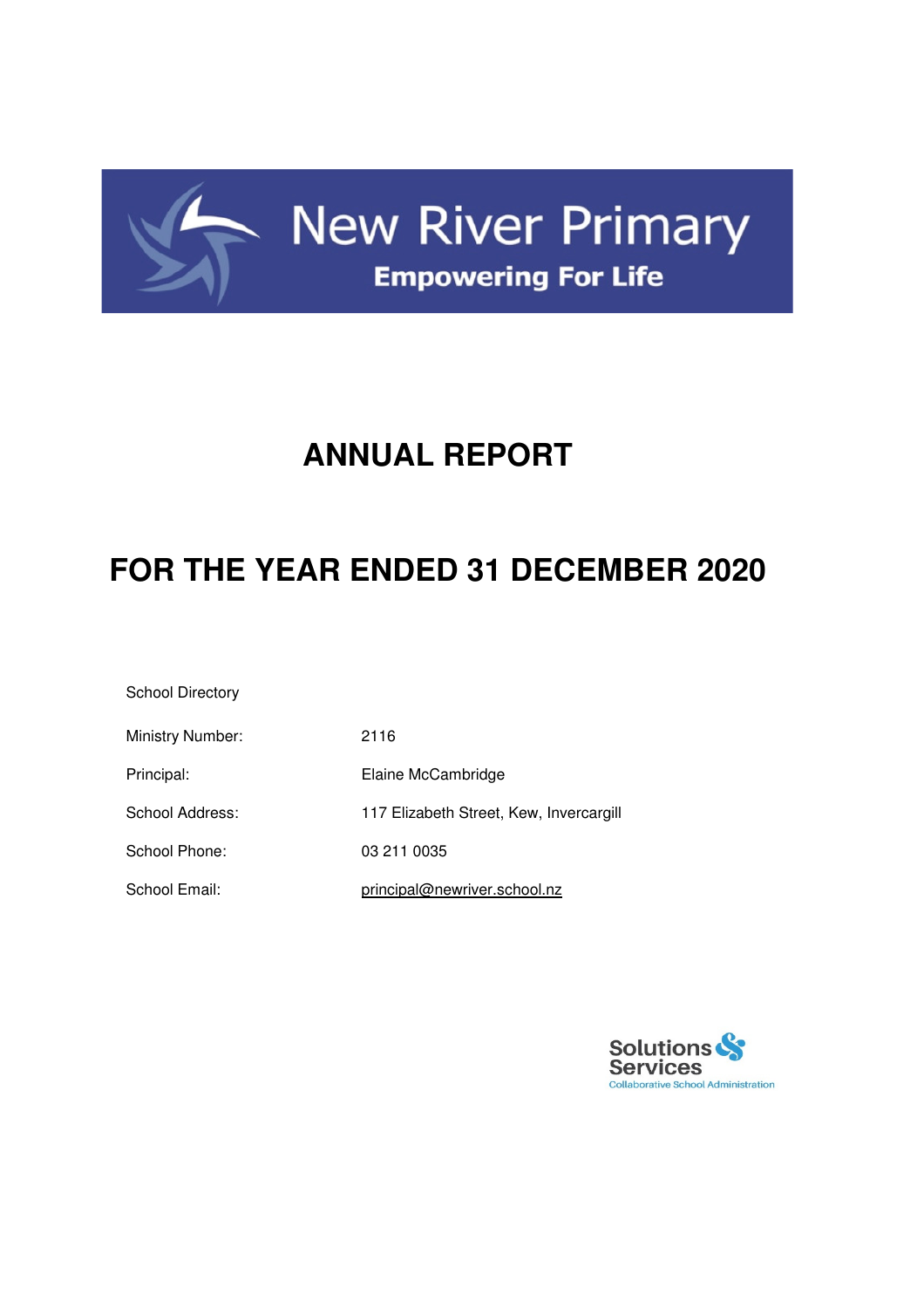# **NEW RIVER PRIMARY SCHOOL**

Annual Report - For the year ended 31 December 2020

### **Index**

#### **Page Statement**

### **Financial Statements**

- 1 Statement of Responsibility
- 2 Board of Trustees
- 3 Statement of Comprehensive Revenue and Expense
- 4 Statement of Changes in Net Assets/Equity
- 5 Statement of Financial Position
- 6 Statement of Cash Flows
- 7-16 Notes to the Financial Statements

### **Other Information**

Analysis of Variance

Kiwisport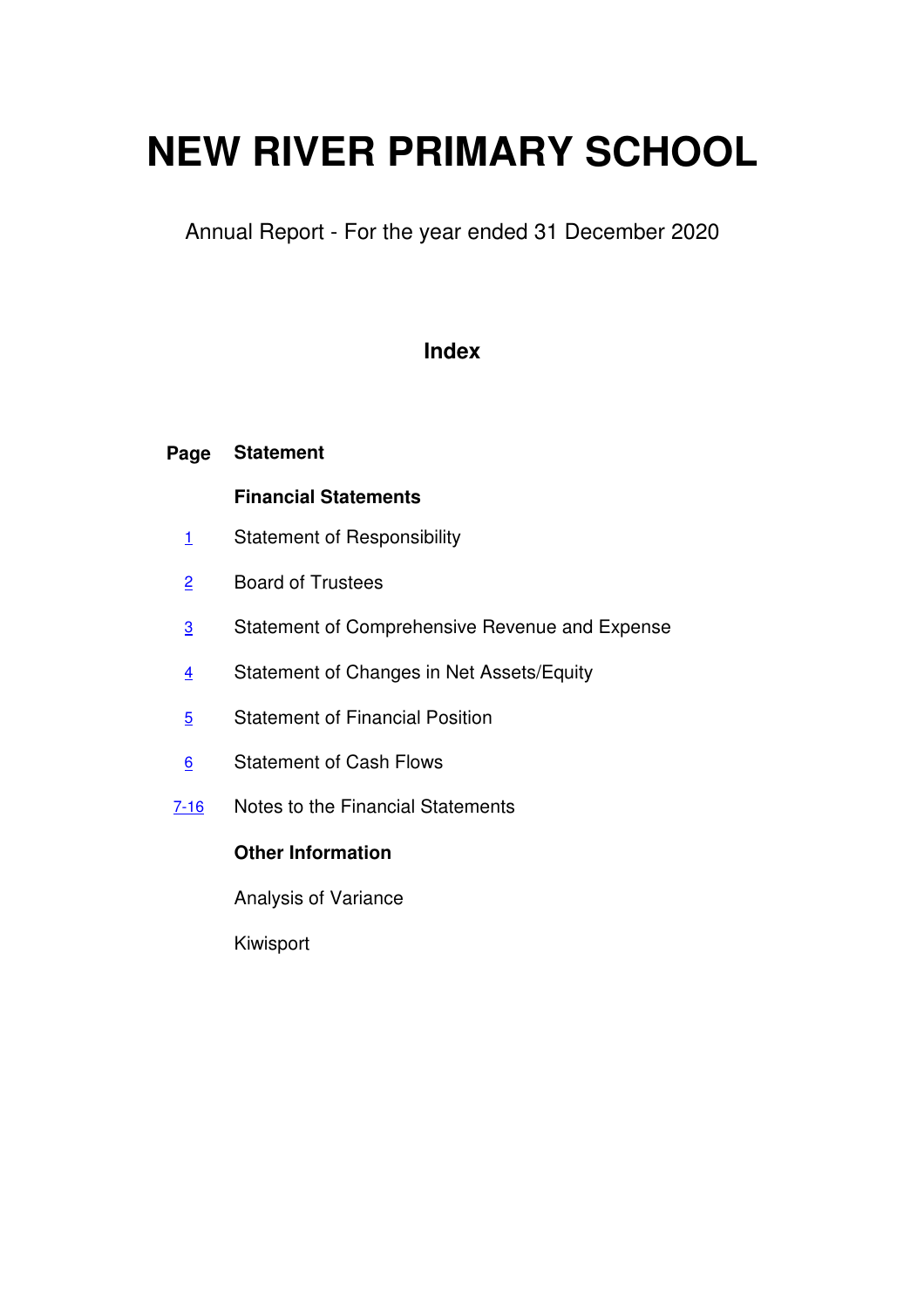## **New River Primary School**

## **Statement of Responsibility**

For the year ended 31 December 2020

The Board of Trustees accepts responsibility for the preparation of the annual financial statements and the judgements used in these financial statements.

The management (including the principal and others as directed by the Board) accepts responsibility for establishing and maintaining a system of internal controls designed to provide reasonable assurance as to the integrity and reliability of the School's financial reporting.

It is the opinion of the Board and management that the annual financial statements for the financial year ended 31 December 2020 fairly reflect the financial position and operations of the School.

The School's 2020 financial statements are authorised for issue by the Board.

Full Name of Board Chairperson **Full Name of Principal** 

Signature of Board Chairperson Signature of Principal

Date: Date: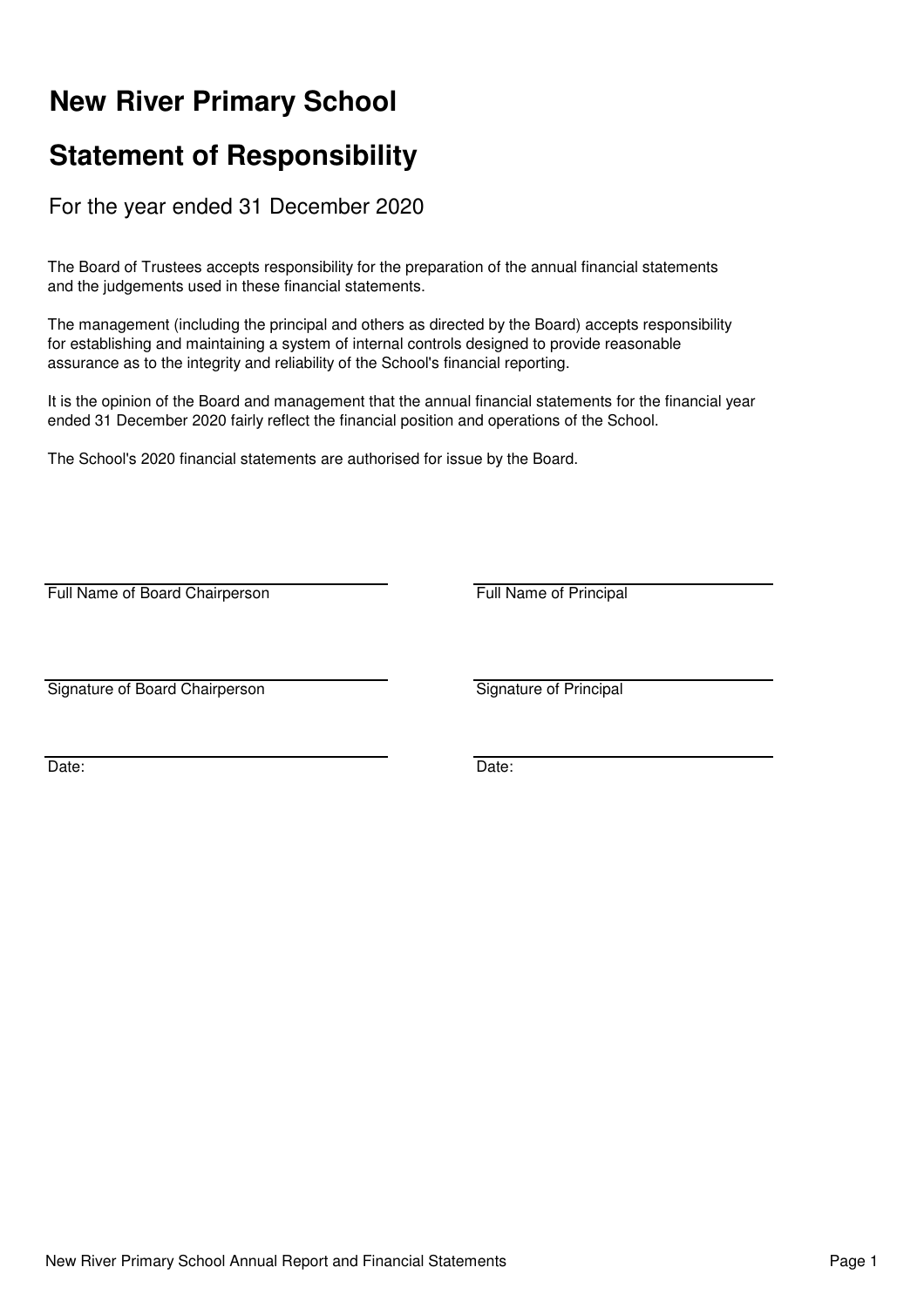## **New River Primary School**

## **Members of the Board of Trustees**

For the year ended 31 December 2020

| <b>Name</b>        | <b>Position</b>   | <b>How Position Gained</b> | <b>Held Until</b> |
|--------------------|-------------------|----------------------------|-------------------|
| Junaya Leask       | Chairperson       | Elected                    | Jun 2021          |
| Elaine McCambridge | Principal         | ex Officio                 |                   |
| Jenna Scott        | <b>Parent Rep</b> | Elected                    | <b>Jun 2021</b>   |
| Gina Larson-White  | <b>Staff Rep</b>  | Elected                    | <b>Jun 2021</b>   |
| <b>Teri Black</b>  | Parent Rep        | Elected                    | Jun 2021          |
| Kimberley Taylor   | Parent Rep        | Elected                    | Jun 2021          |
| Tui Larson         | <b>Parent Rep</b> | Elected                    | <b>Jun 2021</b>   |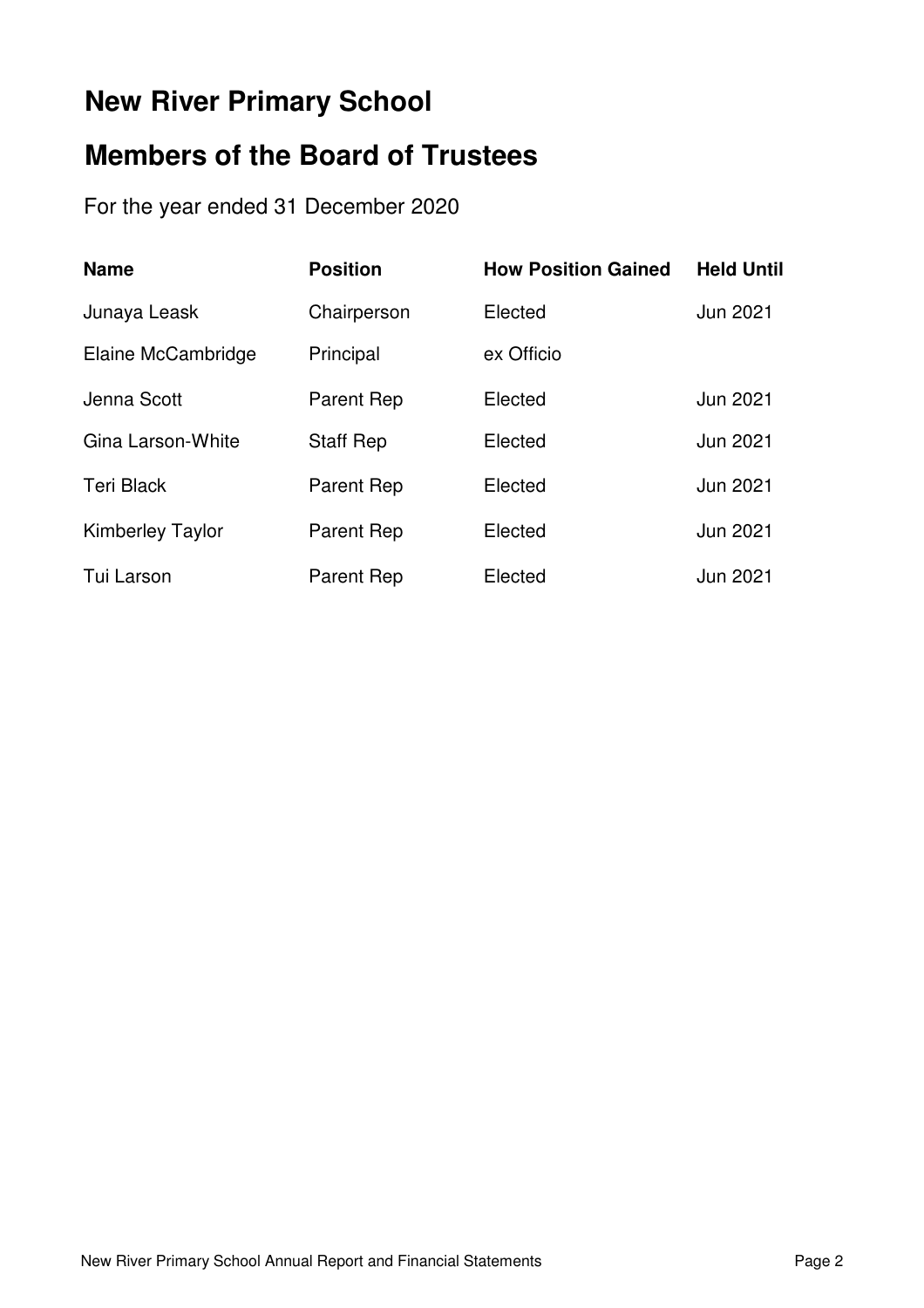## **New River Primary School Statement of Comprehensive Revenue and Expense**

For the year ended 31 December 2020

|                                                             |                         | 2020                | 2020<br><b>Budget</b> | 2019                |
|-------------------------------------------------------------|-------------------------|---------------------|-----------------------|---------------------|
|                                                             | <b>Notes</b>            | <b>Actual</b><br>\$ | (Unaudited)<br>\$     | <b>Actual</b><br>\$ |
| <b>Revenue</b>                                              |                         |                     |                       |                     |
| <b>Government Grants</b>                                    | $\overline{\mathbf{c}}$ | 2,252,449           | 1,800,511             | 1,870,930           |
| <b>Locally Raised Funds</b>                                 | 3                       | 30,189              | 39,300                | 33,197              |
| Interest Income                                             |                         | 247                 | 540                   | 409                 |
|                                                             |                         | 2,282,885           | 1,840,351             | 1,904,536           |
| <b>Expenses</b>                                             |                         |                     |                       |                     |
| <b>Locally Raised Funds</b>                                 | 3                       | 2,703               | 3.000                 | 7,743               |
| <b>Learning Resources</b>                                   | 4                       | 1,388,836           | 1,235,372             | 1,414,608           |
| Administration                                              | 5                       | 100,127             | 100,760               | 93,931              |
| Finance                                                     |                         | 2,556               |                       | 1,145               |
| Property                                                    | 6                       | 489,267             | 458,403               | 399,823             |
| Depreciation                                                | $\overline{7}$          | 32,744              | 40,000                | 34,165              |
| Loss on Disposal of Property, Plant and Equipment           |                         | 188                 |                       | 105                 |
| Healthy Lunch Programme                                     |                         | 112,920             |                       |                     |
|                                                             |                         | 2,129,341           | 1,837,535             | 1,951,520           |
| Net Surplus / (Deficit) for the year                        |                         | 153,544             | 2,816                 | (46, 984)           |
| Other Comprehensive Revenue and Expenses                    |                         |                     |                       |                     |
| <b>Total Comprehensive Revenue and Expense for the Year</b> |                         | 153,544             | 2,816                 | (46, 984)           |

The above Statement of Comprehensive Revenue and Expense should be read in conjunction with the accompanying notes which form part of these financial statements.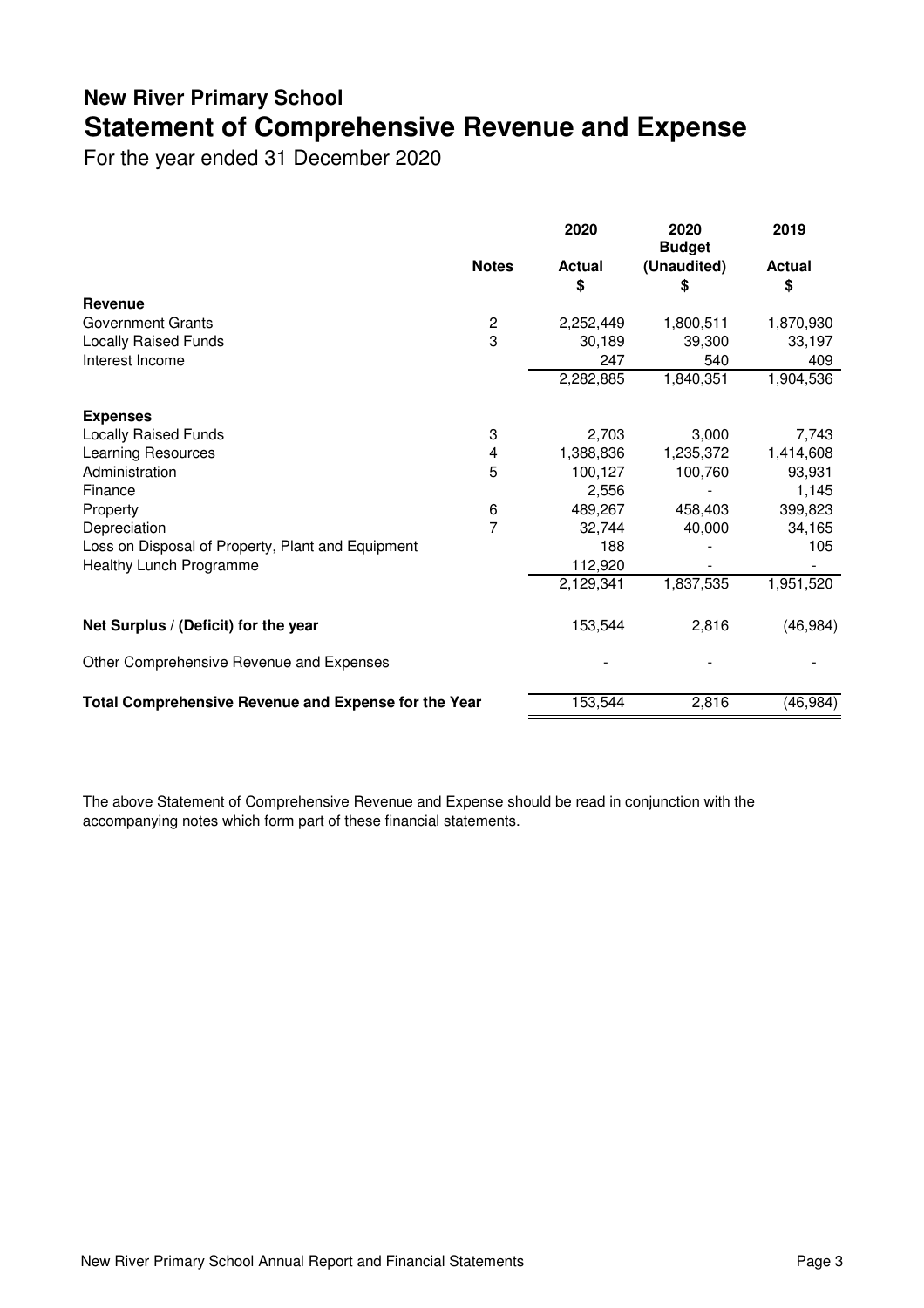### **New River Primary School Statement of Changes in Net Assets/Equity**

For the year ended 31 December 2020

|                                                                                                              |              | 2020<br><b>Actual</b><br>\$ | 2020<br><b>Budget</b><br>(Unaudited)<br>\$ | 2019          |
|--------------------------------------------------------------------------------------------------------------|--------------|-----------------------------|--------------------------------------------|---------------|
|                                                                                                              | <b>Notes</b> |                             |                                            | <b>Actual</b> |
|                                                                                                              |              |                             |                                            | \$            |
| <b>Balance at 1 January</b>                                                                                  |              | 255,270                     | 255,270                                    | 302,254       |
| Total comprehensive revenue and expense for the year<br>Capital Contributions from the Ministry of Education |              | 153.544                     | 2,816                                      | (46, 984)     |
| Contribution - Furniture and Equipment Grant                                                                 |              | 7,033                       |                                            |               |
| <b>Equity at 31 December</b>                                                                                 | 21           | 415,847                     | 258,086                                    | 255,270       |
| <b>Retained Earnings</b>                                                                                     |              | 415.847                     | 258,086                                    | 255,270       |
| <b>Equity at 31 December</b>                                                                                 |              | 415.847                     | 258,086                                    | 255.270       |

The above Statement of Changes in Net Assets/Equity should be read in conjunction with the accompanying notes which form part of these financial statements.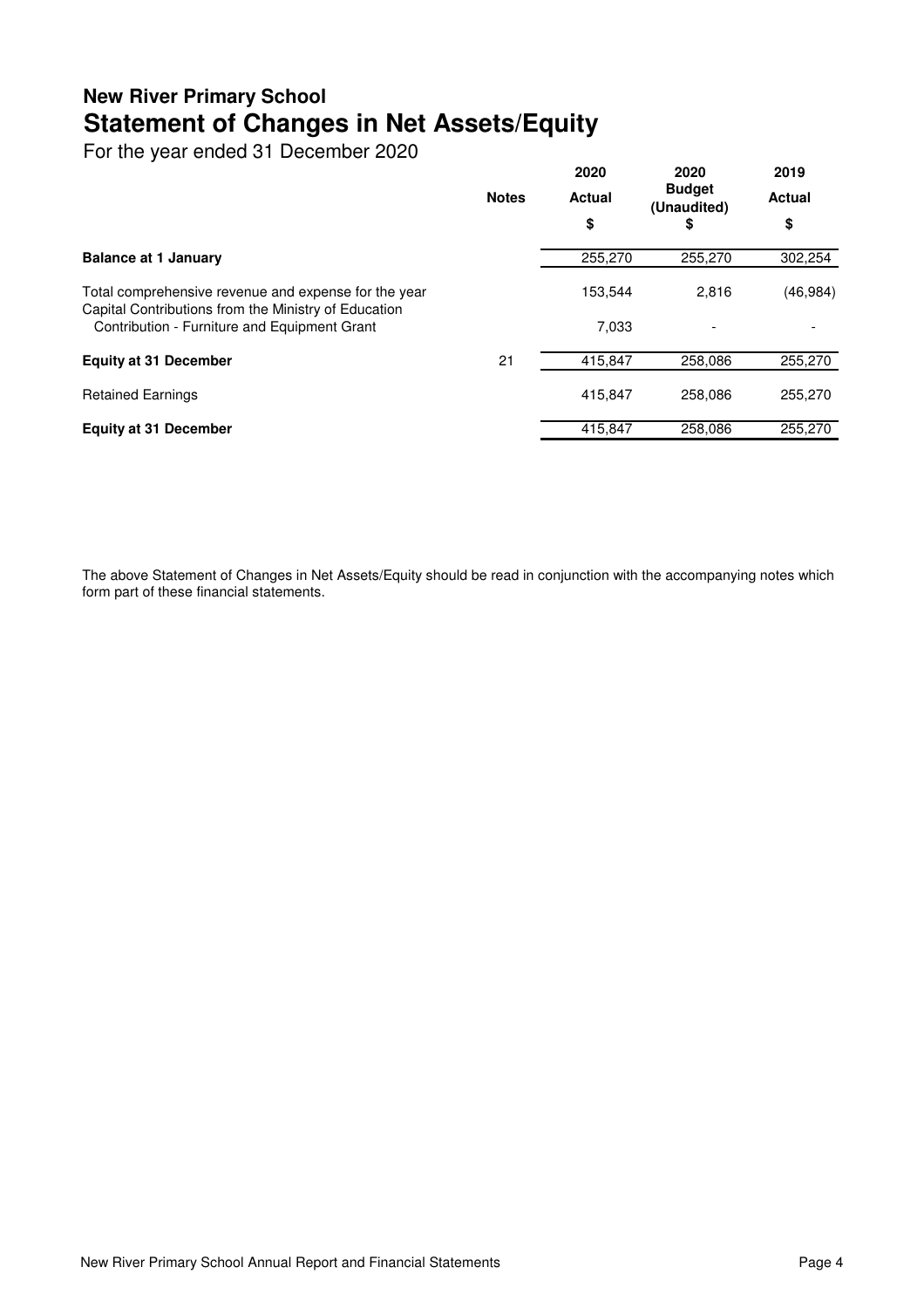## **New River Primary School Statement of Financial Position**

As at 31 December 2020

|                                               |              | 2020                | 2020<br><b>Budget</b> | 2019                |
|-----------------------------------------------|--------------|---------------------|-----------------------|---------------------|
|                                               | <b>Notes</b> | <b>Actual</b><br>\$ | (Unaudited)<br>\$     | <b>Actual</b><br>\$ |
| <b>Current Assets</b>                         |              |                     |                       |                     |
| Cash and Cash Equivalents                     | 8            | 461,359             | 298,796               | 255,980             |
| <b>Accounts Receivable</b>                    | 9            | 90,778              | 73,048                | 73,048              |
| <b>GST Receivable</b>                         |              | 2,672               |                       |                     |
| Prepayments                                   |              | 7,920               | 5,479                 | 5,479               |
|                                               |              | 562,729             | 377,323               | 334,507             |
| <b>Current Liabilities</b>                    |              |                     |                       |                     |
| <b>GST Payable</b>                            |              |                     | 50                    | 50                  |
| <b>Accounts Payable</b>                       | 11           | 119,401             | 97,036                | 97,036              |
| Provision for Cyclical Maintenance            | 12           | 4,228               | 23,804                | 23,804              |
| Painting Contract Liability - Current Portion | 13           | 14,941              |                       |                     |
| Finance Lease Liability - Current Portion     | 14           | 11,571              | 11,277                | 11,277              |
| Funds held for Capital Works Projects         | 15           | 77,593              | 8,052                 | 8,052               |
|                                               |              | 227,734             | 140,219               | 140,219             |
| <b>Working Capital Surplus/(Deficit)</b>      |              | 334,995             | 237,104               | 194,288             |
| <b>Non-current Assets</b>                     |              |                     |                       |                     |
| Property, Plant and Equipment                 | 10           | 148,501             | 57,351                | 97,351              |
|                                               |              | 148,501             | 57,351                | 97,351              |
| <b>Non-current Liabilities</b>                |              |                     |                       |                     |
| Provision for Cyclical Maintenance            | 12           | 8,457               | 27,075                | 27,075              |
| <b>Painting Contract Liability</b>            | 13           | 34,394              |                       |                     |
| <b>Finance Lease Liability</b>                | 14           | 24,798              | 9,294                 | 9,294               |
|                                               |              | 67,649              | 36,369                | 36,369              |
| <b>Net Assets</b>                             |              | 415,847             | 258,086               | 255,270             |
|                                               |              |                     |                       |                     |
| <b>Equity</b>                                 | 21           | 415,847             | 258,086               | 255,270             |
|                                               |              |                     |                       |                     |

The above Statement of Financial Position should be read in conjunction with the accompanying notes which form part of these financial statements.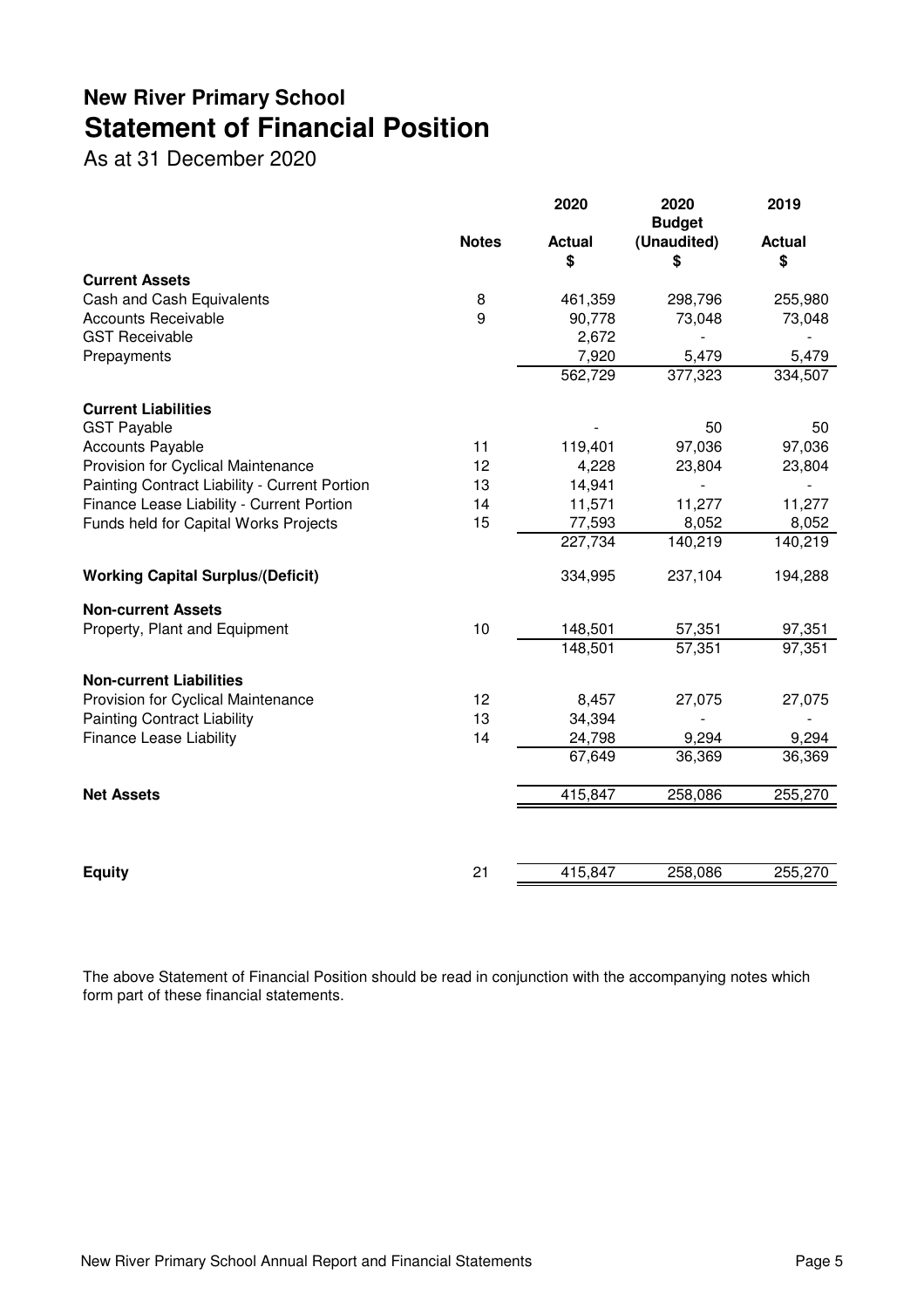### **New River Primary School Statement of Cash Flows**

For the year ended 31 December 2020

|                                                                                      |             |                                 |                          |                              |  |  | 2020 | 2020<br><b>Budget</b> | 2019 |
|--------------------------------------------------------------------------------------|-------------|---------------------------------|--------------------------|------------------------------|--|--|------|-----------------------|------|
|                                                                                      | <b>Note</b> | <b>Actual</b><br>\$             | (Unaudited)<br>S         | <b>Actual</b><br>\$          |  |  |      |                       |      |
| <b>Cash flows from Operating Activities</b>                                          |             |                                 |                          |                              |  |  |      |                       |      |
| <b>Government Grants</b>                                                             |             | 860,463                         | 588,708                  | 614,404                      |  |  |      |                       |      |
| <b>Locally Raised Funds</b><br>Goods and Services Tax (net)<br>Payments to Employees |             | 32,038<br>(2,722)<br>(394, 845) | 39,300<br>(360, 857)     | 31,348<br>(713)<br>(433,501) |  |  |      |                       |      |
| Payments to Suppliers                                                                |             | (278, 611)                      | (194, 875)               | (220, 093)                   |  |  |      |                       |      |
| Cyclical Maintenance payments in the Year<br>Interest Received                       |             | (70, 046)<br>247                | (30,000)<br>540          | 409                          |  |  |      |                       |      |
| Net cash from/(to) Operating Activities                                              |             | 146,524                         | 42,816                   | (8, 146)                     |  |  |      |                       |      |
| <b>Cash flows from Investing Activities</b>                                          |             |                                 |                          |                              |  |  |      |                       |      |
| Purchase of Property Plant & Equipment (and Intangibles)                             |             | (55,395)                        |                          | (4, 147)                     |  |  |      |                       |      |
| Net cash from/(to) Investing Activities                                              |             | (55, 395)                       |                          | (4, 147)                     |  |  |      |                       |      |
| <b>Cash flows from Financing Activities</b>                                          |             |                                 |                          |                              |  |  |      |                       |      |
| Furniture and Equipment Grant                                                        |             | 7,033                           |                          |                              |  |  |      |                       |      |
| <b>Finance Lease Payments</b>                                                        |             | (11, 659)                       |                          | (14, 085)                    |  |  |      |                       |      |
| <b>Painting Contract Payments</b>                                                    |             | 49,335                          |                          |                              |  |  |      |                       |      |
| Funds held for Capital Works Projects                                                |             | 69,541                          |                          | 8,052                        |  |  |      |                       |      |
| Net cash from/(to) Financing Activities                                              |             | 114,250                         | $\overline{\phantom{a}}$ | (6,033)                      |  |  |      |                       |      |
| Net increase/(decrease) in cash and cash equivalents                                 |             | 205,379                         | 42,816                   | (18, 326)                    |  |  |      |                       |      |
| Cash and cash equivalents at the beginning of the year                               | 8           | 255,980                         | 255,980                  | 274,306                      |  |  |      |                       |      |
| Cash and cash equivalents at the end of the year                                     | 8           | 461,359                         | 298,796                  | 255,980                      |  |  |      |                       |      |

The statement of cash flows records only those cash flows directly within the control of the School. This means centrally funded teachers' salaries and the use of land and buildings grant and expense have been excluded.

The above Cash Flow Statement should be read in conjunction with the accompanying notes which form part of these financial statements.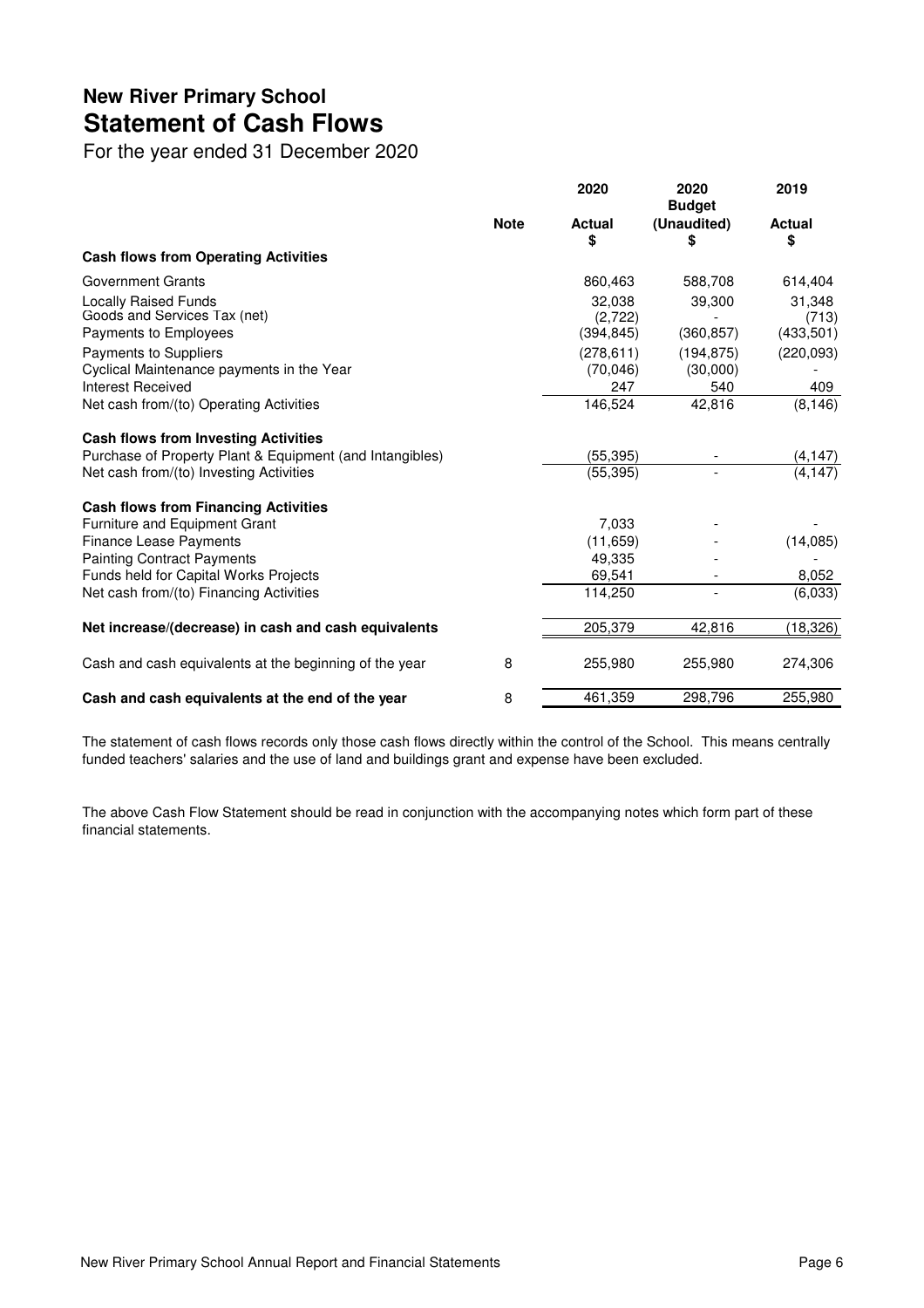### **New River Primary School**

### **Notes to the Financial Statements**

For the year ended 31 December 2020

#### **1. Statement of Accounting Policies**

#### **1.1. Reporting Entity**

New River Primary School (the School) is a Crown entity as specified in the Crown Entities Act 2004 and a school as described in the Education and Training Act 2020. The Board of Trustees (the Board) is of the view that the School is a public benefit entity for financial reporting purposes.

#### **1.2. Basis of Preparation**

#### **Reporting Period**

The financial reports have been prepared for the period 1 January 2020 to 31 December 2020 and in accordance with the requirements of the Public Finance Act 1989.

#### **Basis of Preparation**

The financial statements have been prepared on a going concern basis, and the accounting policies have been consistently applied throughout the period.

#### **Financial Reporting Standards Applied**

The Education and Training Act 2020 requires the School, as a Crown entity, to prepare financial statements in accordance with generally accepted accounting practice. The financial statements have been prepared in accordance with generally accepted accounting practice in New Zealand, applying Public Sector Public Benefit Entity (PBE) Standards Reduced Disclosure Regime as appropriate to public benefit entities that qualify for Tier 2 reporting. The School is considered a Public Benefit Entity as it meets the criteria specified as "having a primary objective to provide goods and/or services for community or social benefit and where any equity has been provided with a view to supporting that primary objective rather than for financial return to equity holders".

#### **PBE Accounting Standards Reduced Disclosure Regime**

The School qualifies for Tier 2 as the school is not publicly accountable and is not considered large as it falls below the expenditure threshold of \$30 million per year. All relevant reduced disclosure concessions have been taken.

#### **Measurement Base**

The financial statements are prepared on the historical cost basis unless otherwise noted in a specific accounting policy.

#### **Presentation Currency**

These financial statements are presented in New Zealand dollars, rounded to the nearest dollar.

#### **Specific Accounting Policies**

The accounting policies used in the preparation of these financial statements are set out below.

#### **Critical Accounting Estimates And Assumptions**

The preparation of financial statements requires management to make judgements, estimates and assumptions that affect the application of accounting policies and the reported amounts of assets, liabilities, revenue and expenses. Actual results may differ from these estimates.

Estimates and underlying assumptions are reviewed on an ongoing basis. Revisions to accounting estimates are recognised in the period in which the estimate is revised and in any future periods affected.

#### Useful lives of property, plant and equipment

disclosed at note 10. The School reviews the estimated useful lives of property, plant and equipment at the end of each reporting date. The School believes that the estimated useful lives of the property, plant and equipment as disclosed in the Significant Accounting Policies are appropriate to the nature of the property, plant and equipment at reporting date. Property, plant and equipment is

#### Cyclical Maintenance

disclosed at note 12. A school recognises its obligation to maintain the Ministry's buildings in a good state of repair as a provision for cyclical maintenance. This provision relates mainly to the painting of the school buildings. The estimate is based on the school's long term maintenance plan which is prepared as part of its 10 Year Property Planning process. During the year, the Board assesses the reasonableness of its 10 Year Property Plan on which the provision is based. Cyclical maintenance is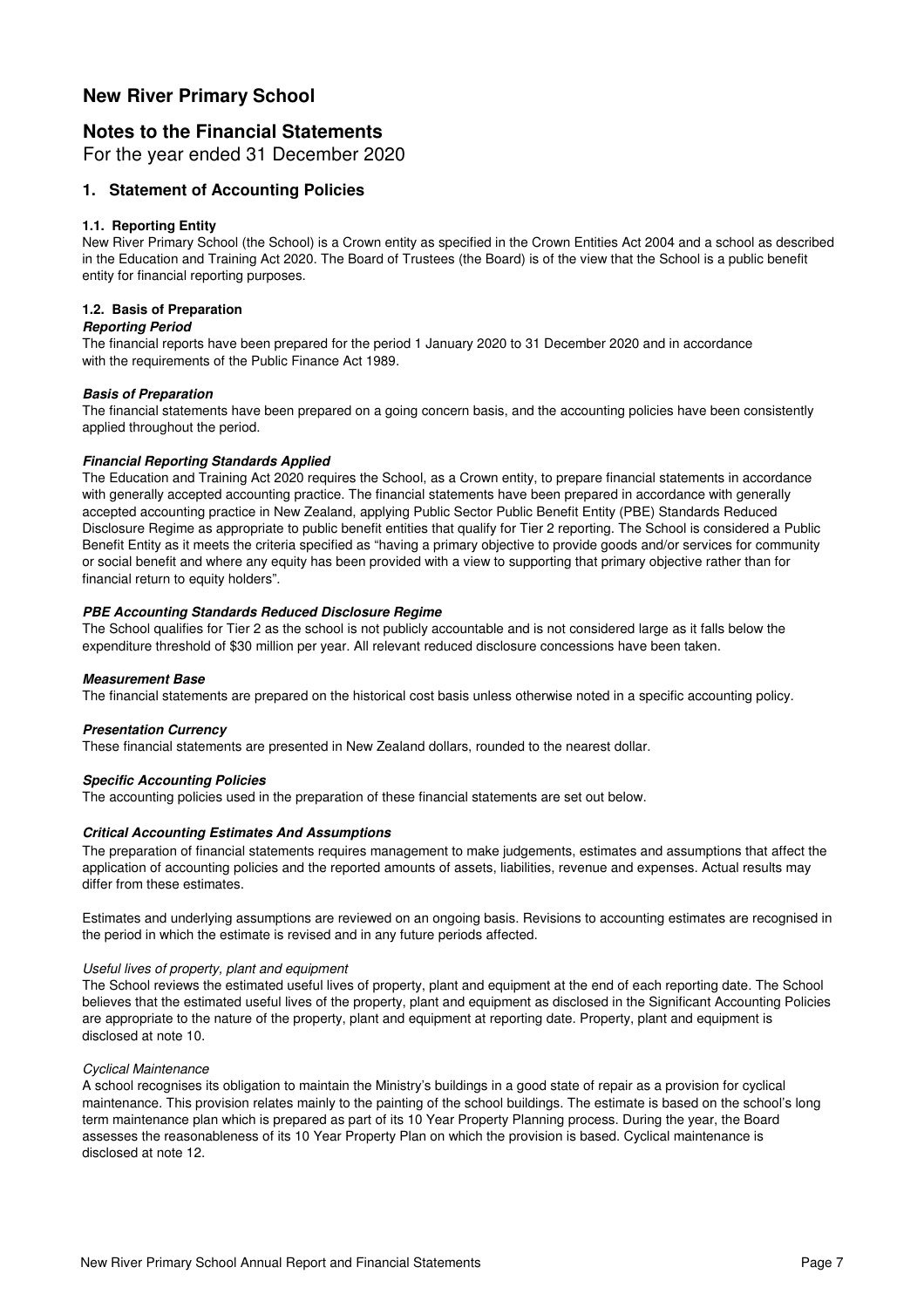#### **Critical Judgements in applying accounting policies**

Management has exercised the following critical judgements in applying accounting policies:

#### Classification of leases

Determining whether a lease is a finance lease or an operating lease requires judgement as to whether the lease transfers substantially all the risks and rewards of ownership to the school. Judgement is required on various aspects that include, but are not limited to, the fair value of the leased asset, the economic life of the leased asset, whether or not to include renewal options in the lease term, and determining an appropriate discount rate to calculate the present value of the minimum lease payments. Classification as a finance lease means the asset is recognised in the statement of financial position as property, plant, and equipment, whereas for an operating lease no such asset is recognised.

#### Recognition of grants

The School reviews the grants monies received at the end of each reporting period and whether any require a provision to carryforward amounts unspent. The School believes all grants received have been appropriately recognised as a liability if required. Government grants are disclosed at note 2.

#### **1.3. Revenue Recognition**

#### **Government Grants**

The School receives funding from the Ministry of Education. The following are the main types of funding that the School receives;

Operational grants are recorded as revenue when the School has the rights to the funding, which is in the year that the funding is received.

Teachers Salaries Grants are recorded as revenue when the School has the rights to the funding in the salary period they relate to. The grants are not received in cash by the School and are paid directly to teachers by the Ministry of Education.

Use of Land and Buildings Grants are recorded as revenue in the period the School uses the land and buildings. These are not received in cash by the School as they equate to the deemed expense for using the land and buildings which are owned by the Crown.

#### **Other Grants**

Other grants are recorded as revenue when the School has the rights to the funding, unless there are unfulfilled conditions attached to the grant, in which case the amount relating to the unfulfilled conditions is recognised as a liability and released to revenue as the conditions are fulfilled.

#### **Donations, Gifts and Bequests**

Donations, gifts and bequests are recorded as revenue when their receipt is formally acknowledged by the School.

#### **Interest Revenue**

Interest Revenue earned on cash and cash equivalents and investments is recorded as revenue in the period it is earned.

#### **1.4. Use of Land and Buildings Expense**

The property from which the School operates is owned by the Crown and managed by the Ministry of Education on behalf of the Crown. The School's use of the land and buildings as occupant is based on a property occupancy document as gazetted by the Ministry. The expense is based on an assumed market rental yield on the value of land and buildings as used for rating purposes. This is a non-cash expense that is offset by a non-cash grant from the Ministry.

#### **1.5. Operating Lease Payments**

Payments made under operating leases are recognised in the Statement of Comprehensive Revenue and Expense on a straight line basis over the term of the lease.

#### **1.6. Finance Lease Payments**

Finance lease payments are apportioned between the finance charge and the reduction of the outstanding liability. The finance charge is allocated to each period during the lease term on an effective interest basis.

#### **1.7. Cash and Cash Equivalents**

Cash and cash equivalents include cash on hand, bank balances, deposits held at call with banks, and other short term highly liquid investments with original maturities of 90 days or less, and bank overdrafts. The carrying amount of cash and cash equivalents represent fair value.

#### **1.8. Accounts Receivable**

Short-term receivables are recorded at the amount due, less an allowance for credit losses (uncollectable debts). The School's receivables are largely made up of funding from the Ministry of Education, therefore the level of uncollectable debts is not considered to be material. However, short-term receivables are written off when there is no reasonable expectation of recovery.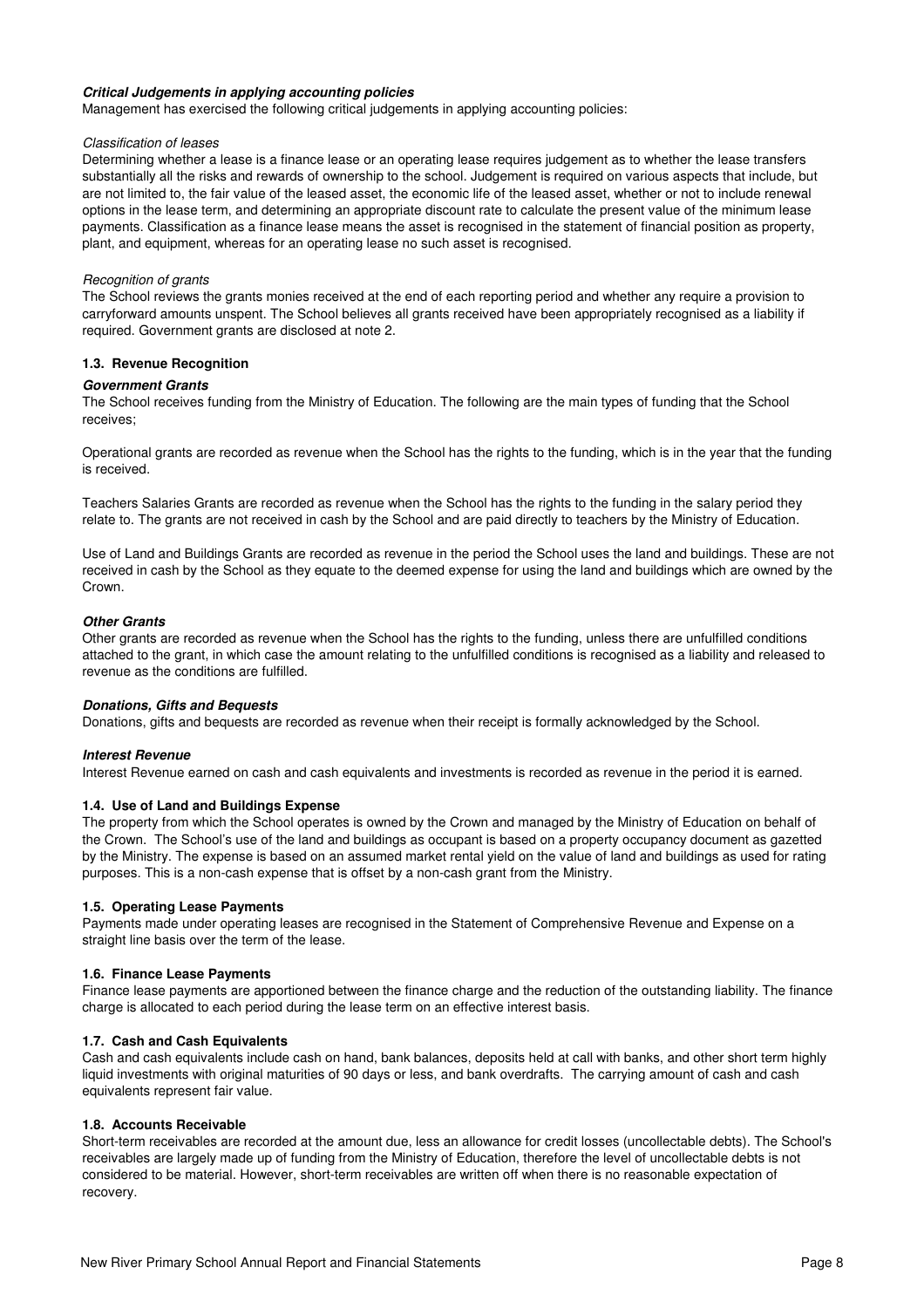#### **1.9. Property, Plant and Equipment**

Land and buildings owned by the Crown are excluded from these financial statements. The Board's use of the land and buildings as 'occupant' is based on a property occupancy document.

Improvements to buildings owned by the Crown are recorded at cost, less accumulated depreciation and impairment losses.

Property, plant and equipment are recorded at cost or, in the case of donated assets, fair value at the date of receipt, less accumulated depreciation and impairment losses. Cost or fair value as the case may be, includes those costs that relate directly to bringing the asset to the location where it will be used and making sure it is in the appropriate condition for its intended use.

Gains and losses on disposals *(i.e. sold or given away)* are determined by comparing the proceeds received with the carrying amounts *(i.e. the book value)*. The gain or loss arising from the disposal of an item of property, plant and equipment is recognised in the Statement of Comprehensive Revenue and Expense.

#### **Finance Leases**

A finance lease transfers to the lessee substantially all the risks and rewards incidental to ownership of an asset, whether or not title is eventually transferred. At the start of the lease term, finance leases are recognised as assets and liabilities in the statement of financial position at the lower of the fair value of the leased asset or the present value of the minimum lease payments. The finance charge is charged to the surplus or deficit over the lease period so as to produce a constant periodic rate of interest on the remaining balance of the liability. The amount recognised as an asset is depreciated over its useful life. If there is no reasonable certainty whether the school will obtain ownership at the end of the lease term, the asset is fully depreciated over the shorter of the lease term and its useful life.

#### **Depreciation**

Property, plant and equipment except for library resources are depreciated over their estimated useful lives on a straight line basis. Library resources are depreciated on a diminishing value basis. Depreciation of all assets is reported in the Statement of Comprehensive Revenue and Expense.

The estimated useful lives of the assets are:

| <b>Building improvements</b>             | 10-75 years             |
|------------------------------------------|-------------------------|
| Furniture and equipment                  | $10-15$ years           |
| Information and communication technology | 4-5 years               |
| Motor vehicles                           | 5 years                 |
| <b>Textbooks</b>                         | 3 years                 |
| Leased assets held under a Finance Lease | Term of Lease           |
| Library resources                        | 12.5% Diminishing value |
|                                          |                         |

#### **1.10. Impairment of property, plant and equipment and intangible assets**

The school does not hold any cash generating assets. Assets are considered cash generating where their primary objective is to generate a commercial return.

#### Non cash generating assets

Property, plant, and equipment and intangible assets held at cost that have a finite useful life are reviewed for impairment whenever events or changes in circumstances indicate that the carrying amount may not be recoverable. An impairment loss is recognised for the amount by which the asset's carrying amount exceeds its recoverable service amount. The recoverable service amount is the higher of an asset's fair value less costs to sell and value in use.

Value in use is determined using an approach based on either a depreciated replacement cost approach, restoration cost approach, or a service units approach. The most appropriate approach used to measure value in use depends on the nature of the impairment and availability of information.

If an asset's carrying amount exceeds its recoverable service amount, the asset is regarded as impaired and the carrying amount is written down to the recoverable amount. The total impairment loss is recognised in the surplus or deficit.

The reversal of an impairment loss is recognised in the surplus or deficit.

#### **1.11. Accounts Payable**

Accounts Payable represents liabilities for goods and services provided to the School prior to the end of the financial year which are unpaid. Accounts Payable are recorded at the amount of cash required to settle those liabilities. The amounts are unsecured and are usually paid within 30 days of recognition.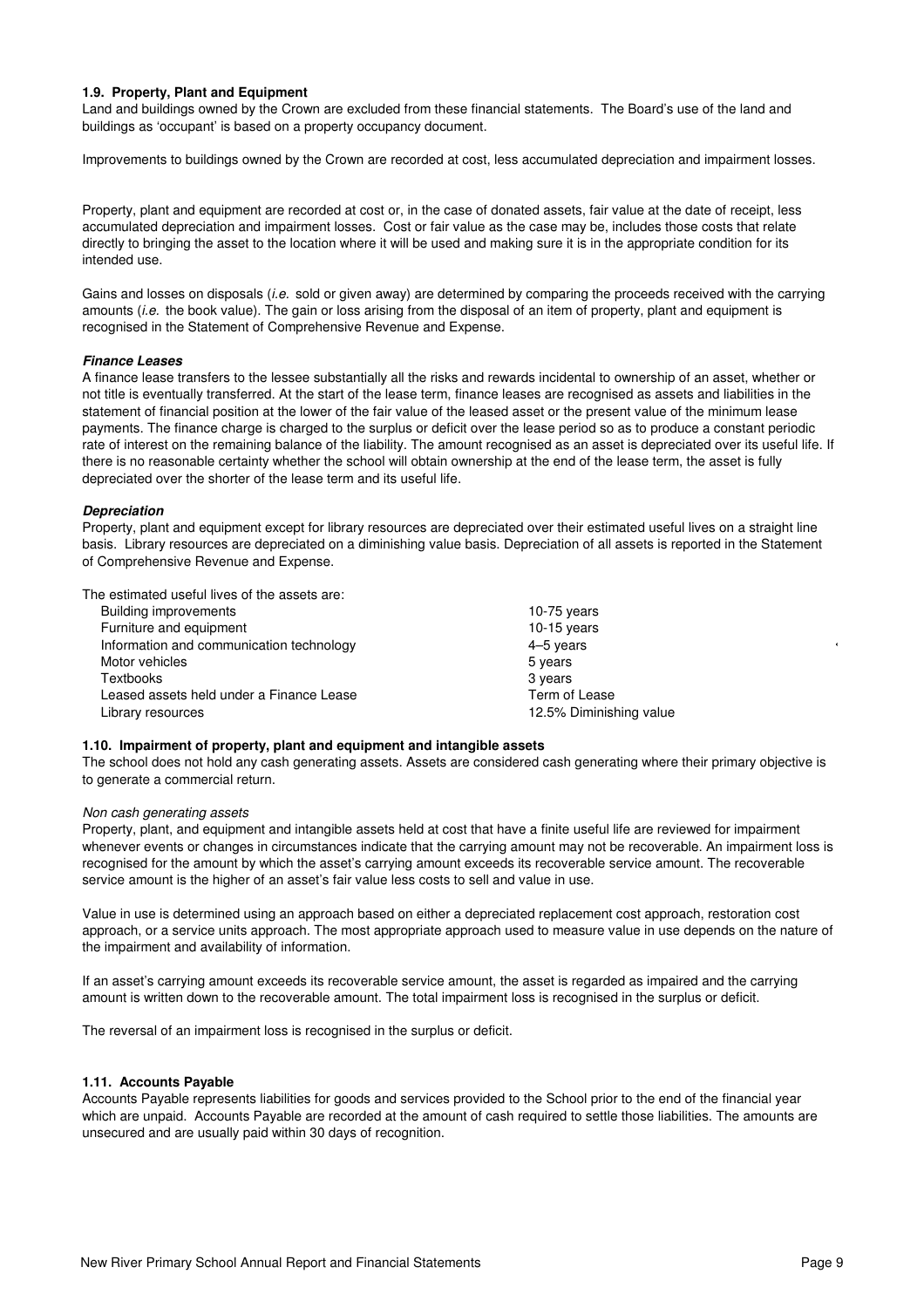#### **1.12. Employment Entitlements**

#### Short-term employee entitlements

Employee benefits that are due to be settled within 12 months after the end of the period in which the employee renders the related service are measured based on accrued entitlements at current rates of pay. These include salaries and wages accrued up to balance date, and also annual leave earned, by non teaching staff, to but not yet taken at balance date.

#### Long-term employee entitlements

Employee benefits that are due to be settled beyond 12 months after the end of the period in which the employee renders the related service, such as long service leave and retirement gratuities, have been calculated on an actuarial basis. The calculations are based on:

• likely future entitlements accruing to staff, based on years of service, years to entitlement, the likelihood that staff will reach the point of entitlement, and contractual entitlement information; and

• the present value of the estimated future cash flows

#### **1.13. Revenue Received in Advance**

Revenue received in advance relates to fees received from students and grants received where there are unfulfilled obligations for the School to provide services in the future. The fees are recorded as revenue as the obligations are fulfilled and the fees earned.

The School holds sufficient funds to enable the refund of unearned fees in relation to international students, should the School be unable to provide the services to which they relate.

#### **1.14. Provision for Cyclical Maintenance**

The property from which the School operates is owned by the Crown, and is vested in the Ministry. The Ministry has gazetted a property occupancy document that sets out the Board's property maintenance responsibilities. The Board is responsible for maintaining the land, buildings and other facilities on the School site in a state of good order and repair.

Cyclical maintenance, which involves painting the interior and exterior of the School, makes up the most significant part of the Board's responsibilities outside day-to-day maintenance. The provision for cyclical maintenance represents the obligation the Board has to the Ministry and is based on the Board's ten year property plan (10YPP).

#### **1.15. Financial Instruments**

The School's financial assets comprise cash and cash equivalents, accounts receivable, and investments. All of these financial assets, except for investments that are shares, are categorised as 'financial assets measured at amortised cost' for accounting purposes in accordance with financial reporting standards.

Investments that are shares are categorised as 'financial assets at fair value through other comprehensive revenue and expense' for accounting purposes in accordance with financial reporting standards.

The School's financial liabilities comprise accounts payable, and finance lease liability. All of these financial liabilities are categorised as "financial liabilities measured at amortised cost" for accounting purposes in accordance with financial reporting standards.

#### **1.16. Borrowings**

Borrowings on normal commercial terms are initially recognised at the amount borrowed plus transaction costs. Interest due on the borrowings is subsequently accrued and added to the borrowings balance. Borrowings are classified as current liabilities unless the school has an unconditional right to defer settlement of the liability for at least 12 months after balance date.

Borrowings include but are not limited to bank overdrafts, operating leases, finance leases, painting contracts and term loans.

#### **1.17. Goods and Services Tax (GST)**

The financial statements have been prepared on a GST exclusive basis, with the exception of accounts receivable and accounts payable which are stated as GST inclusive.

The net amount of GST paid to, or received from, the IRD, including the GST relating to investing and financing activities, is classified as a net operating cash flow in the statements of cash flows.

Commitments and contingencies are disclosed exclusive of GST.

#### **1.18. Budget Figures**

The budget figures are extracted from the School budget that was approved by the Board.

#### **1.19. Services received in-kind**

From time to time the School receives services in-kind, including the time of volunteers. The School has elected not to recognise services received in kind in the Statement of Comprehensive Revenue and Expense.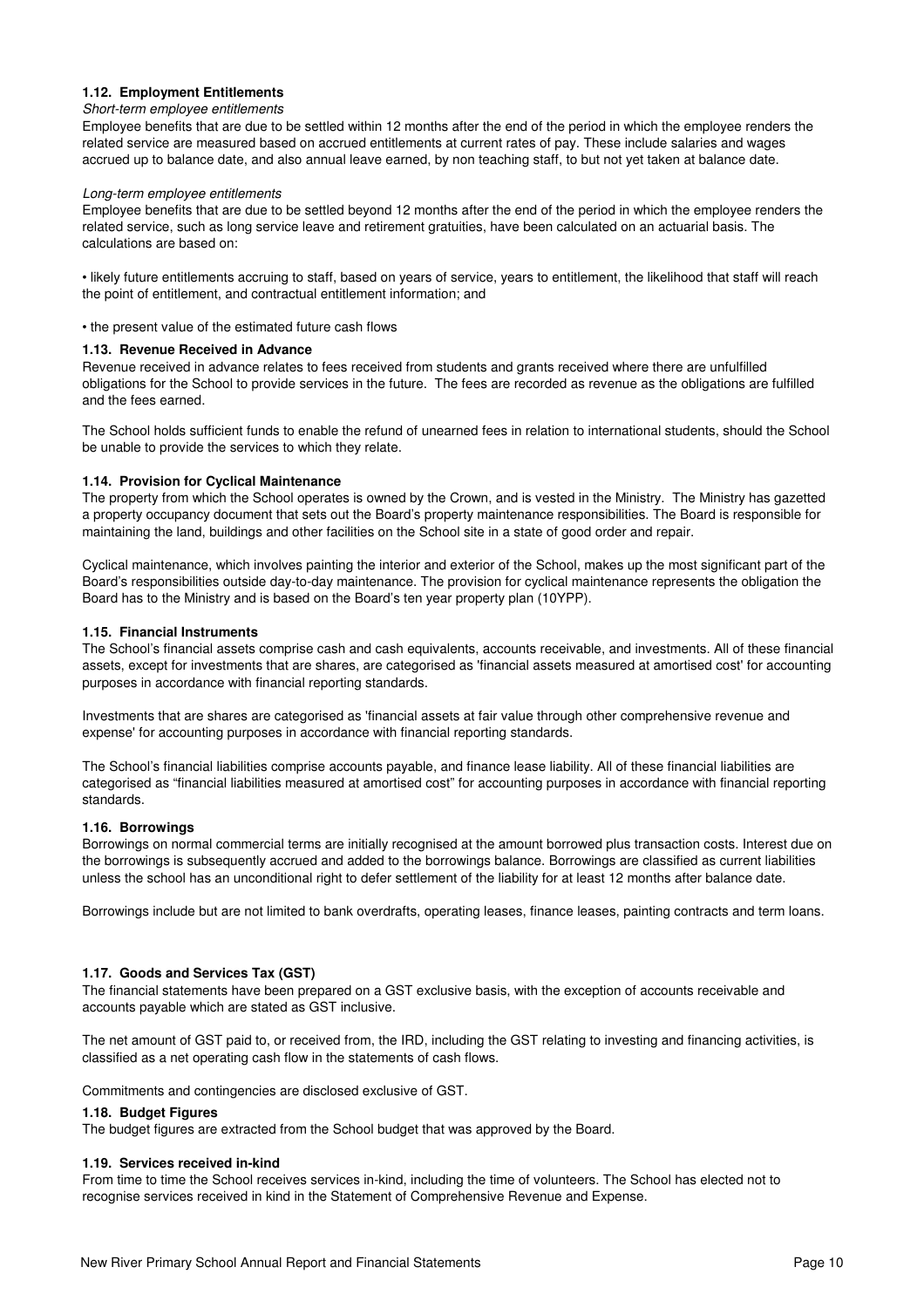#### **2. Government Grants**

|                                  | 2020      | 2020          | 2019      |
|----------------------------------|-----------|---------------|-----------|
|                                  |           | <b>Budget</b> |           |
|                                  | Actual    | (Unaudited)   | Actual    |
|                                  | S         |               | S         |
| <b>Operational Grants</b>        | 592.986   | 493.708       | 483.886   |
| <b>Teachers' Salaries Grants</b> | 1,057,548 | 900.000       | 970.998   |
| Use of Land and Buildings Grants | 330.652   | 311,803       | 285.528   |
| Other MoE Grants                 | 158,343   | 95.000        | 130.518   |
| <b>Healthy Lunch Programme</b>   | 112.920   | -             |           |
|                                  | 2,252,449 | 1.800.511     | 1,870,930 |

The School has opted in to the donations scheme for this year. Total amount received was \$32,400.

Other MOE Grants total includes additional COVID-19 funding totalling \$8,745 for the year ended 31 December 2020.

#### **3. Locally Raised Funds**

Local funds raised within the School's community are made up of:

|                                                     | 2020                     | 2020<br><b>Budget</b> | 2019   |
|-----------------------------------------------------|--------------------------|-----------------------|--------|
|                                                     | <b>Actual</b>            | (Unaudited)           | Actual |
| Revenue                                             | \$                       | \$                    | \$     |
| Donations                                           | 4,519                    | 5,000                 |        |
| Bequests & Grants                                   | 8,371                    | 11,800                | 10,124 |
| Other Revenue                                       | 15,424                   | 22,500                | 16,826 |
| Trading                                             | 1,875                    |                       |        |
| Activities                                          | $\overline{\phantom{a}}$ |                       | 6,247  |
|                                                     | 30,189                   | 39,300                | 33,197 |
| <b>Expenses</b>                                     |                          |                       |        |
| Activities                                          |                          |                       | 4,729  |
| Trading                                             | 2,703                    | 3,000                 | 3,014  |
|                                                     | 2,703                    | 3,000                 | 7,743  |
| (Deficit)/Surplus for the year Locally raised funds | 27,486                   | 36,300                | 25,454 |

#### **4. Learning Resources**

|                                          | 2020          | 2020<br><b>Budget</b> | 2019          |
|------------------------------------------|---------------|-----------------------|---------------|
|                                          | <b>Actual</b> | (Unaudited)           | <b>Actual</b> |
|                                          | \$            |                       | \$            |
| Curricular                               | 20.596        | 37.311                | 71,267        |
| Information and Communication Technology | 3.065         | 1.000                 | 889           |
| <b>Library Resources</b>                 |               | 2.004                 | -             |
| <b>Employee Benefits - Salaries</b>      | 1.364.705     | 1,188,257             | 1,336,614     |
| <b>Staff Development</b>                 | 470           | 6,800                 | 5,838         |
|                                          | .388.836      | 1,235,372             | 1.414.608     |

#### **5. Administration**

|                                                | 2020                | 2020<br><b>Budget</b> | 2019                |
|------------------------------------------------|---------------------|-----------------------|---------------------|
|                                                | <b>Actual</b><br>\$ | (Unaudited)<br>\$     | <b>Actual</b><br>\$ |
| Audit Fee                                      | 4,536               | 4,320                 | 4,404               |
| <b>Board of Trustees Fees</b>                  | 4,495               | 3,500                 | 3,130               |
| Board of Trustees Expenses                     |                     |                       | 1.074               |
| Communication                                  | 3,438               | 4,000                 | 2,558               |
| Consumables                                    | 16.123              | 23.700                | 19,397              |
| Other                                          | 5.948               | 2.140                 | 1,007               |
| <b>Employee Benefits - Salaries</b>            | 58.952              | 55.600                | 54,801              |
| Insurance                                      | 4.525               | 4.500                 | 4.050               |
| Service Providers, Contractors and Consultancy | 2,110               | 3,000                 | 3,510               |
|                                                | 100,127             | 100.760               | 93,931              |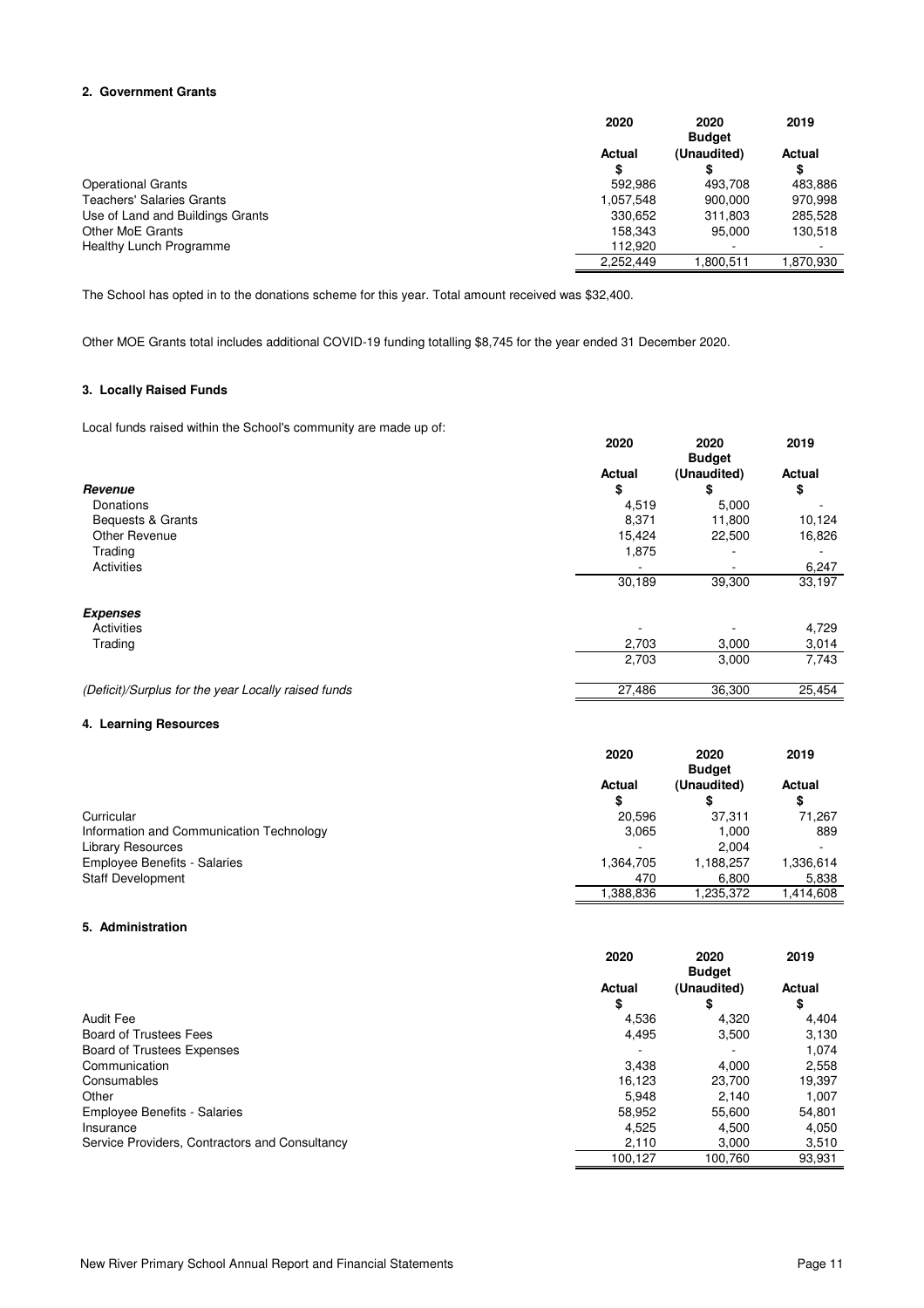#### **6. Property**

|                                       | 2020                | 2020<br><b>Budget</b> | 2019                |
|---------------------------------------|---------------------|-----------------------|---------------------|
|                                       | <b>Actual</b><br>\$ | (Unaudited)<br>\$     | <b>Actual</b><br>\$ |
| Caretaking and Cleaning Consumables   | 35.197              | 33.600                | 29,253              |
| <b>Cyclical Maintenance Provision</b> | 31,852              | 30,000                | 7,268               |
| Grounds                               | 5.214               | 5.700                 | 5.208               |
| Heat, Light and Water                 | 35.190              | 34.000                | 36,814              |
| Rates                                 | 3.761               | 3.500                 | 4.591               |
| Repairs and Maintenance               | 18.813              | 20,800                | 11,515              |
| Use of Land and Buildings             | 330.652             | 311.803               | 285.528             |
| Security                              | 4.069               | 2.000                 | 2.776               |
| <b>Employee Benefits - Salaries</b>   | 24.519              | 17.000                | 16,870              |
|                                       | 489.267             | 458.403               | 399,823             |

The Use of Land and Buildings figure represents 8% of the school's total property value. Property values are established as part of the nation-wide revaluation exercise that is conducted every 30 June for the Ministry of Education's year-end reporting purposes.

#### **7. Depreciation of Property, Plant and Equipment**

|                                          | 2020                | 2020<br><b>Budget</b> | 2019         |
|------------------------------------------|---------------------|-----------------------|--------------|
|                                          | <b>Actual</b><br>\$ | (Unaudited)           | Actual<br>\$ |
| <b>Building Improvements</b>             | 3.281               | 5.000                 | 3,246        |
| Furniture and Equipment                  | 2.111               | 2,000                 | 2.223        |
| Information and Communication Technology | 12.284              | 15.000                | 13.210       |
| <b>Leased Assets</b>                     | 14.218              | 17.000                | 14,516       |
| <b>Library Resources</b>                 | 850                 | 1.000                 | 970          |
|                                          | 32.744              | 40.000                | 34.165       |

#### **8. Cash and Cash Equivalents**

|                                                       | 2020    | 2020          | 2019    |
|-------------------------------------------------------|---------|---------------|---------|
|                                                       |         | <b>Budget</b> |         |
|                                                       | Actual  | (Unaudited)   | Actual  |
|                                                       |         |               |         |
| <b>Bank Current Account</b>                           | 461.359 | 298.796       | 255.980 |
| Cash and cash equivalents for Statement of Cash Flows | 461.359 | 298.796       | 255,980 |

The carrying value of short-term deposits with original maturity dates of 90 days or less approximates their fair value.

Of the \$461,359 Cash and Cash Equivalents, \$77,593 is held by the School on behalf of the Ministry of Education. These funds are required to be spent in 2021 on Crown owned school buildings under the School's Five Year Property Plan.

#### **9. Accounts Receivable**

|                                            | 2020          | 2020<br><b>Budget</b> | 2019   |
|--------------------------------------------|---------------|-----------------------|--------|
|                                            | <b>Actual</b> | (Unaudited)           | Actual |
|                                            | \$            | \$                    | \$     |
| <b>Receivables</b>                         |               | 1.849                 | 1.849  |
| Teacher Salaries Grant Receivable          | 90,778        | 71,199                | 71,199 |
|                                            | 90.778        | 73,048                | 73,048 |
| Receivables from Exchange Transactions     |               | 1.849                 | 1,849  |
| Receivables from Non-Exchange Transactions | 90,778        | 71.199                | 71,199 |
|                                            | 90,778        | 73,048                | 73,048 |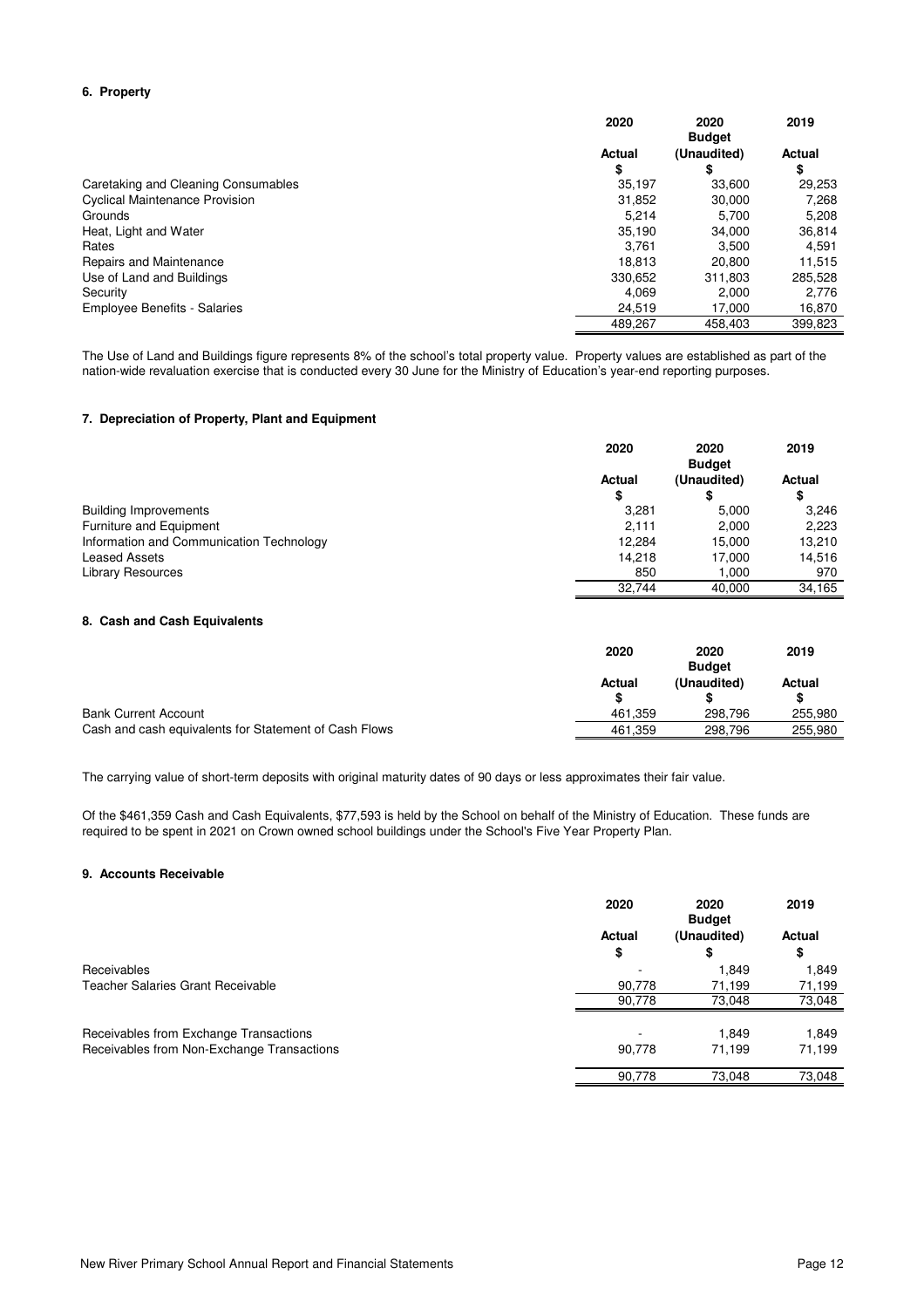#### **10. Property, Plant and Equipment**

|                                          | Opening<br>Balance (NBV) | Additions | <b>Disposals</b> | Impairment | Depreciation | Total (NBV) |
|------------------------------------------|--------------------------|-----------|------------------|------------|--------------|-------------|
| 2020                                     |                          | \$        |                  |            |              |             |
| Land                                     | 21,330                   |           |                  |            |              | 21,330      |
| <b>Building Improvements</b>             | 10.457                   | 3,100     |                  |            | (3,281)      | 10,276      |
| Furniture and Equipment                  | 12.947                   | 15,515    |                  |            | (2, 111)     | 26,351      |
| Information and Communication Technology | 24,326                   | 36,578    |                  |            | (12, 284)    | 48,620      |
| <b>Leased Assets</b>                     | 21,507                   | 38.497    | (9, 810)         |            | (14,218)     | 35,976      |
| <b>Library Resources</b>                 | 6.784                    | 202       | (188)            |            | (850)        | 5,948       |
| Balance at 31 December 2020              | 97,351                   | 93,892    | (9.998)          |            | (32, 744)    | 148,501     |

|                                          | Cost or<br>Valuation | Accumulated<br><b>Depreciation</b> | <b>Net Book</b><br>Value |
|------------------------------------------|----------------------|------------------------------------|--------------------------|
| 2020                                     | \$                   | \$                                 | \$                       |
| Land                                     | 21,330               |                                    | 21,330                   |
| <b>Building Improvements</b>             | 159.787              | (149, 511)                         | 10,276                   |
| Furniture and Equipment                  | 246,635              | (220, 284)                         | 26,351                   |
| Information and Communication Technology | 216,095              | (167, 475)                         | 48,620                   |
| <b>Motor Vehicles</b>                    | 19.867               | (19,867)                           |                          |
| <b>Leased Assets</b>                     | 46.707               | (10,731)                           | 35,976                   |
| <b>Library Resources</b>                 | 28.190               | (22.242)                           | 5,948                    |
| Balance at 31 December 2020              | 738.611              | (590.110)                          | 148,501                  |

The net carrying value of equipment held under a finance lease is \$35,976 (2019: \$21,507)

|         |         | Disposals               | Impairment | Depreciation | Total (NBV) |
|---------|---------|-------------------------|------------|--------------|-------------|
|         |         |                         |            |              |             |
| 21,330  |         |                         |            |              | 21,330      |
| 13.703  |         |                         |            | (3,246)      | 10.457      |
| 13.437  | 1.733   |                         |            | (2,223)      | 12.947      |
| 37,536  |         |                         |            | (13,210)     | 24,326      |
| 29,736  | 6,287   |                         |            | (14, 516)    | 21,507      |
| 7.421   | 438     | (105)                   |            | (970)        | 6,784       |
| 123.163 | 8,458   | (105)                   |            | (34,165)     | 97,351      |
|         | Opening | Balance (NBV) Additions |            |              |             |

|                                          | Cost or<br>Valuation | Accumulated<br><b>Depreciation</b> | <b>Net Book</b><br>Value |
|------------------------------------------|----------------------|------------------------------------|--------------------------|
| 2019                                     | \$                   | \$                                 | \$                       |
| Land                                     | 21,330               |                                    | 21,330                   |
| <b>Building Improvements</b>             | 156,687              | (146,230)                          | 10,457                   |
| Furniture and Equipment                  | 231,120              | (218, 173)                         | 12,947                   |
| Information and Communication Technology | 179.516              | (155,190)                          | 24,326                   |
| <b>Motor Vehicles</b>                    | 19,867               | (19,867)                           |                          |
| Leased Assets                            | 57.674               | (36, 167)                          | 21,507                   |
| <b>Library Resources</b>                 | 28.787               | (22,003)                           | 6,784                    |
| Balance at 31 December 2019              | 694.981              | (597.630)                          | 97,351                   |
|                                          |                      |                                    |                          |

#### **11. Accounts Payable**

|                                         | 2020          | 2020<br><b>Budget</b> | 2019   |
|-----------------------------------------|---------------|-----------------------|--------|
|                                         | <b>Actual</b> | (Unaudited)           | Actual |
|                                         | \$            | \$                    | \$     |
| Operating creditors                     | 12,223        | 4,640                 | 4,640  |
| Accruals                                | 4.536         | 5,116                 | 5,116  |
| <b>Employee Entitlements - salaries</b> | 95.107        | 78,939                | 78,939 |
| Employee Entitlements - leave accrual   | 7,535         | 8,341                 | 8,341  |
|                                         | 119,401       | 97,036                | 97,036 |
|                                         |               |                       |        |
| Payables for Exchange Transactions      | 119,401       | 97,036                | 97,036 |
|                                         | 119,401       | 97,036                | 97,036 |

The carrying value of payables approximates their fair value.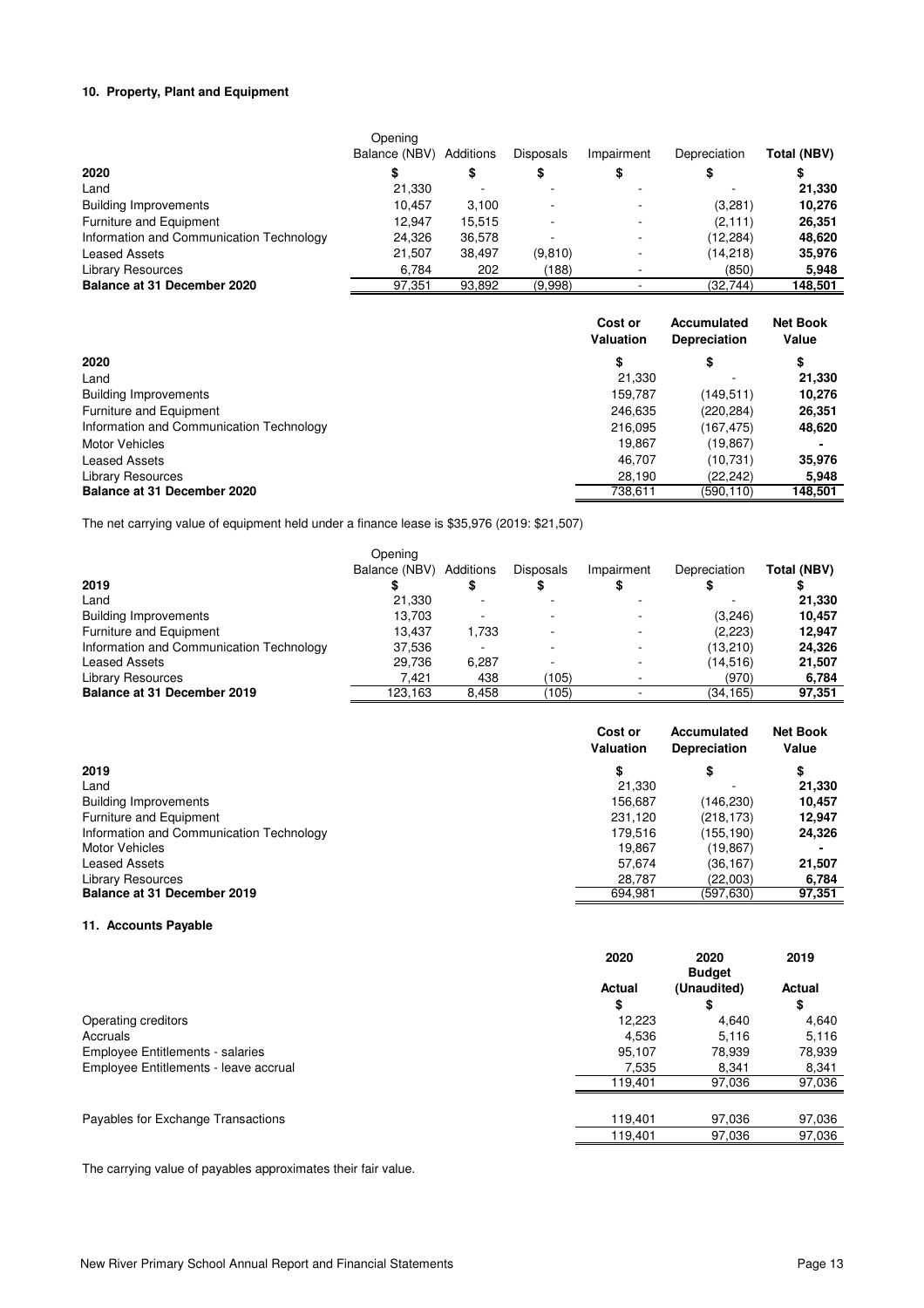#### **12. Provision for Cyclical Maintenance**

|                                                       | 2020         | 2020<br><b>Budget</b> | 2019                |
|-------------------------------------------------------|--------------|-----------------------|---------------------|
|                                                       | Actual<br>\$ | (Unaudited)<br>\$     | <b>Actual</b><br>\$ |
| Provision at the Start of the Year                    | 50.879       | 50.879                | 43,611              |
| Increase/ (decrease) to the Provision During the Year | 15.518       |                       | 7,268               |
| Adjustment to the Provision                           | 16.334       |                       |                     |
| Use of the Provision During the Year                  | (70.046)     |                       |                     |
| Provision at the End of the Year                      | 12,685       | 50.879                | 50,879              |
| Cyclical Maintenance - Current                        | 4,228        | 23.804                | 23,804              |
| Cyclical Maintenance - Term                           | 8.457        | 27.075                | 27,075              |
|                                                       | 12,685       | 50,879                | 50,879              |
|                                                       |              |                       |                     |

#### **13. Painting Contract Liability**

|                          | 2020        | 2020<br><b>Budget</b> | 2019                     |
|--------------------------|-------------|-----------------------|--------------------------|
|                          | Actual<br>S | (Unaudited)<br>\$     | Actual<br>\$             |
| <b>Current Liability</b> | 14,941      | ٠                     | ٠                        |
| Non Current Liability    | 34,394      | -                     | $\sim$                   |
|                          | 49,335      | -                     | $\overline{\phantom{0}}$ |

On 10 March 2020 the Board signed an agreement with Programmed Maintenance Services (NZ) Ltd (the contractor) for an agreed programme of work covering a six year period. The programme provides for a full exterior repaint of the school in 2020, with regular maintenance in subsequent years. The agreement has an annual commitment of \$14,941. The liability is the best estimate of the actual amount of work performed by the contractor for which the contractor has not been paid at balance sheet date. The liability has not been adjusted for inflation and the effect on the time value of money.

#### **14. Finance Lease Liability**

The School has entered into a number of finance lease agreements for computers and other ICT equipment. Minimum lease payments payable:

|                                                  | 2020   | 2020<br><b>Budget</b> | 2019   |
|--------------------------------------------------|--------|-----------------------|--------|
|                                                  | Actual | (Unaudited)           | Actual |
|                                                  | S      |                       | \$     |
| No Later than One Year                           | 14.270 | 11.827                | 11,827 |
| Later than One Year and no Later than Five Years | 27.925 | 9.523                 | 9,523  |
|                                                  | 42,195 | 21,350                | 21,350 |

#### **15. Funds Held for Capital Works**

During the year the School received and applied funding from the Ministry of Education for the following capital works projects:

|                                                                             | 2020        | Opening<br><b>Balances</b><br>\$ | Receipts<br>from MoE<br>\$ | <b>Payments</b><br>\$ | <b>BOT</b><br><b>Contributions</b> | <b>Closing</b><br><b>Balances</b><br>S |
|-----------------------------------------------------------------------------|-------------|----------------------------------|----------------------------|-----------------------|------------------------------------|----------------------------------------|
| A, C & O Infrastructure                                                     | In Progress | 8,052                            | 31,887                     | (29,879)              |                                    | 10,060                                 |
| <b>SIPS</b>                                                                 | In Progress |                                  | 69,969                     | (2,436)               |                                    | 67,533                                 |
| Totals                                                                      |             | 8,052                            | 101,856                    | (32, 315)             |                                    | 77,593                                 |
| <b>Represented by:</b><br>Funds Held on Behalf of the Ministry of Education |             |                                  |                            |                       |                                    | 77,593<br>77,593                       |
|                                                                             | 2019        | Opening<br><b>Balances</b>       | Receipts<br>from MoE       | <b>Payments</b>       | <b>BOT</b><br><b>Contributions</b> | <b>Closing</b><br><b>Balances</b>      |
|                                                                             |             | \$                               | \$                         | \$                    |                                    | \$                                     |
| A, C & O Infrastructure                                                     | In Progress |                                  | 279,000                    | (270, 948)            |                                    | 8,052                                  |
| Totals                                                                      |             |                                  | 279,000                    | (270.948)             |                                    | 8,052                                  |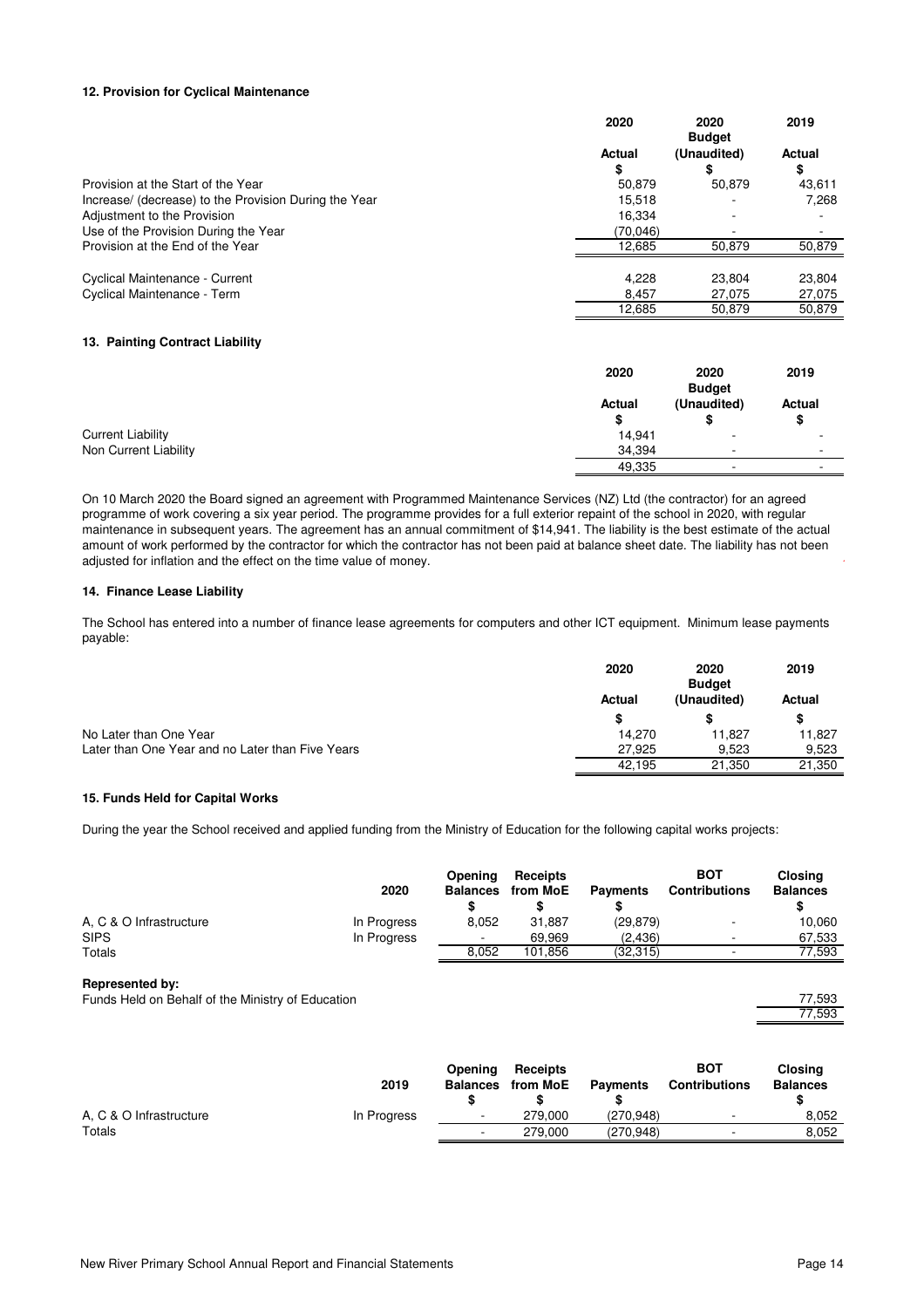#### **16. Related Party Transactions**

The School is a controlled entity of the Crown, and the Crown provides the major source of revenue to the School. The School enters into transactions with other entities also controlled by the Crown, such as government departments, state-owned enterprises and other Crown entities. Transactions with these entities are not disclosed as they occur on terms and conditions no more or less favourable than those that it is reasonable to expect the School would have adopted if dealing with that entity at arm's length.

Related party disclosures have not been made for transactions with related parties that are within a normal supplier or client/recipient relationship on terms and condition no more or less favourable than those that it is reasonable to expect the school would have adopted in dealing with the party at arm's length in the same circumstances. Further, transactions with other government agencies (for example, Government departments and Crown entities) are not disclosed as related party transactions when they are consistent with the normal operating arrangements between government agencies and undertaken on the normal terms and conditions for such transactions.

#### **17. Remuneration**

#### Key management personnel compensation

Key management personnel of the School include all trustees of the Board, Principal, and Deputy Principal.

|                                             | 2020<br><b>Actual</b><br>\$ | 2019<br><b>Actual</b><br>\$ |
|---------------------------------------------|-----------------------------|-----------------------------|
| <b>Board Members</b>                        |                             |                             |
| Remuneration                                | 4,495                       | 3,130                       |
| Full-time equivalent members                | 0.10                        | 0.08                        |
| Leadership Team                             |                             |                             |
| Remuneration                                | 431.959                     | 342,713                     |
| Full-time equivalent members                | 4.00                        | 3.00                        |
| Total key management personnel remuneration | 436,454                     | 345,843                     |
| Total full-time equivalent personnel        | 4.10                        | 3.08                        |

The full time equivalent for Board members has been determined based on attendance at Board meetings, Committee meetings and for other obligations of the Board, such as stand downs and suspensions, plus the estimated time for Board members to prepare for meetings.

**Principal** 

The total value of remuneration paid or payable to the Principal was in the following bands:

| Salaries and Other Short-term Employee Benefits: | 2020<br>Actual<br>\$000 | 2019<br>Actual<br>\$000 |
|--------------------------------------------------|-------------------------|-------------------------|
| Salary and Other Payments                        | 140-150                 | 130-140                 |
| Benefits and Other Emoluments                    | $1 - 10$                | 1-10                    |
| <b>Termination Benefits</b>                      | $0 - 0$                 | $0 - 0$                 |

Other Employees

The number of other employees with remuneration greater than \$100,000 was in the following bands:

| Remuneration | 2020              | 2019              |
|--------------|-------------------|-------------------|
| \$000        | <b>FTE Number</b> | <b>FTE Number</b> |
| 110 - 120    | .00               | .00               |
|              | 0.00              | .00.              |

The disclosure for 'Other Employees' does not include remuneration of the Principal.

#### **18. Compensation and Other Benefits Upon Leaving**

The total value of compensation or other benefits paid or payable to persons who ceased to be trustees, committee member, or employees during the financial year in relation to that cessation and number of persons to whom all or part of that total was payable was as follows:

|                  | 2020   |        | 2019                    |  |
|------------------|--------|--------|-------------------------|--|
|                  | Actual |        | Actual                  |  |
| Total            | \$     | $-$ \$ | $\sim 100$ km s $^{-1}$ |  |
| Number of People |        | $\sim$ |                         |  |